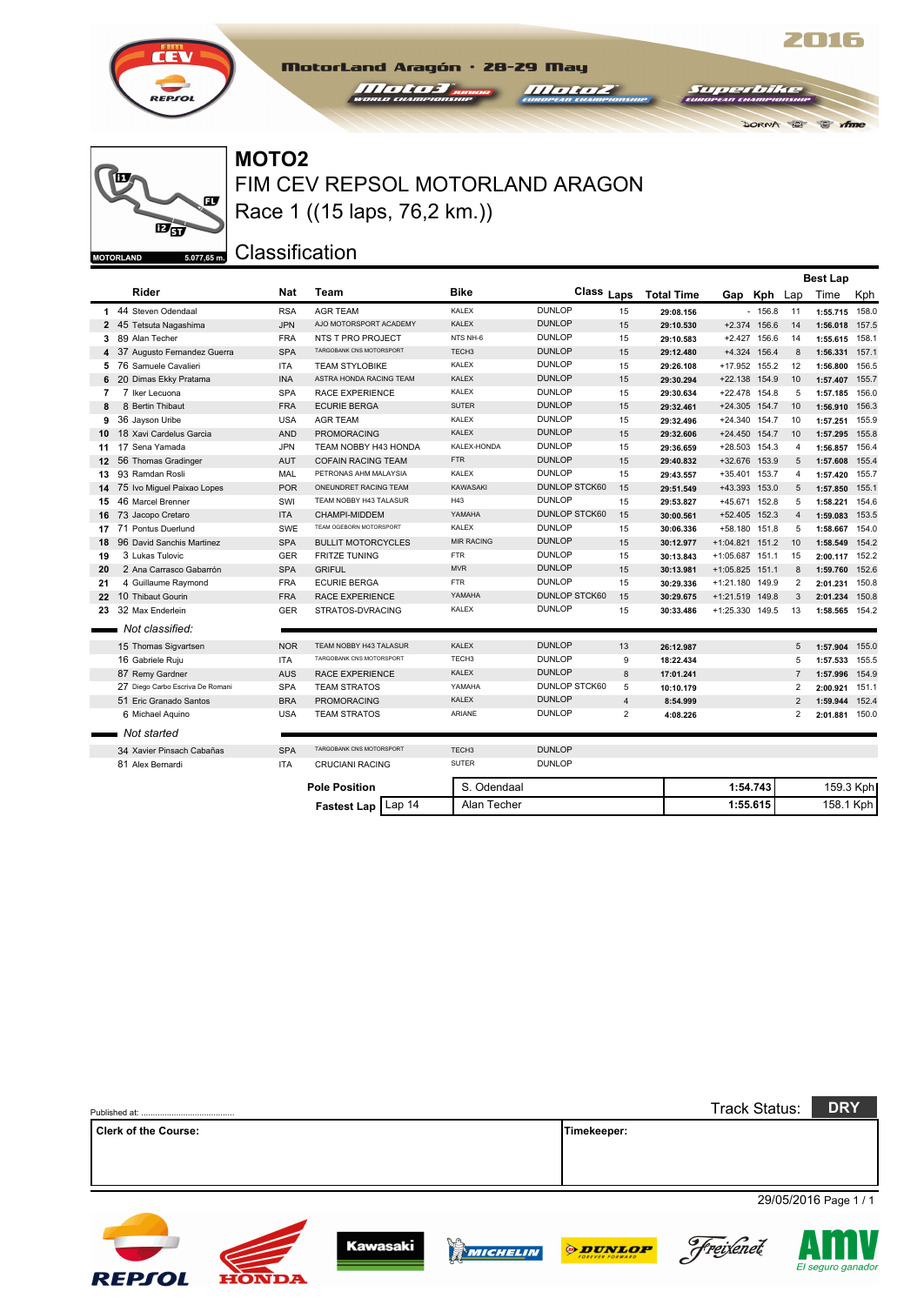



### Race 1 FIM CEV REPSOL MOTORLAND ARAGON **MOTO2**

Classification by Group

|   |                                  |            |                       |             |      |                   |          |       |     | <b>Best Lap</b> |            |
|---|----------------------------------|------------|-----------------------|-------------|------|-------------------|----------|-------|-----|-----------------|------------|
|   | Nr. Rider                        | Nat        | Team                  | <b>Bike</b> | Laps | <b>Total Time</b> | Gap      | Kph   | Lap | Time            | <b>Kph</b> |
|   | STCK600                          |            |                       |             |      |                   |          |       |     |                 |            |
|   | 75 Ivo Miguel Paixao Lopes       | <b>POR</b> | ONEUNDRET RACING TEAM | KAWASAKI    | 15   | 29:51.549         |          | 153.0 | 5   | 1:57.850        | 155.1      |
|   | 2 73 Jacopo Cretaro              | <b>ITA</b> | CHAMPI-MIDDEM         | YAMAHA      | 15   | 30:00.561         | $+9.012$ | 152.3 | 4   | 1:59.083        | 153.5      |
| 3 | 10 Thibaut Gourin                | <b>FRA</b> | RACE EXPERIENCE       | YAMAHA      | 15   | 30:29.675         | +38.126  | 149.8 | 3   | 2:01.234        | 150.8      |
|   | Not classified:                  |            |                       |             |      |                   |          |       |     |                 |            |
|   | 27 Diego Carbo Escriva De Romani | <b>SPA</b> | <b>TEAM STRATOS</b>   | YAMAHA      | 5    | 10:10.179         |          | 149.8 | 2   | 2:00.921        | 151.1      |

|                      |             | Track Status: | <b>DRY</b>            |
|----------------------|-------------|---------------|-----------------------|
| Clerk of the Course: | Timekeeper: |               |                       |
|                      |             |               |                       |
|                      |             |               |                       |
|                      |             |               | 29/05/2016 Page 1 / 1 |

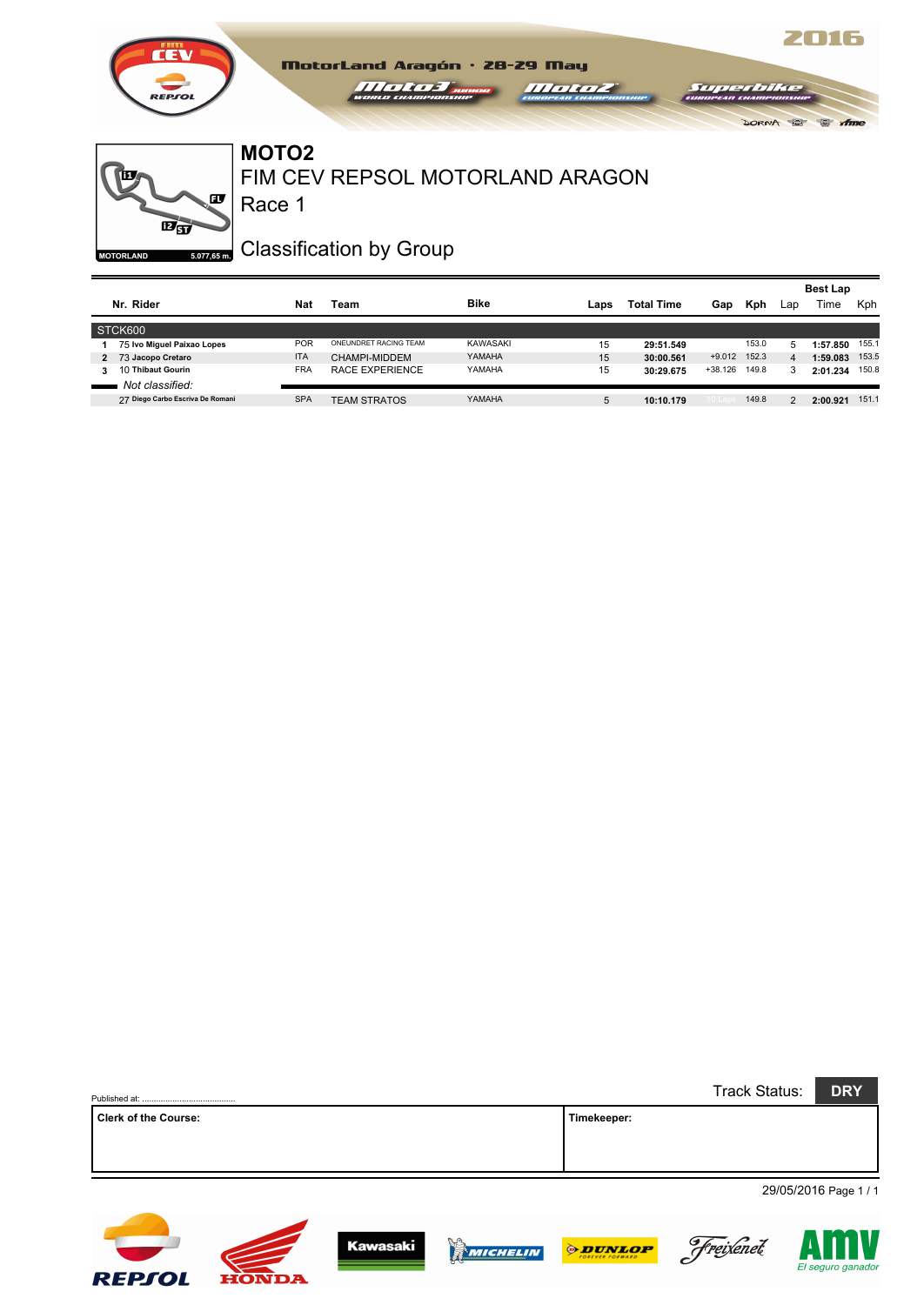



FIM CEV REPSOL MOTORLAND ARAGÓN **MOTO3** Race 1 ((15 laps, 76,2 km.))

MotorLand Aragón · 28-29 May

 $III$ 

**Classification** 

**HONDA** 

**REPSOL** 

|                 |                                 |            |                                             |                  |                      |    |                   |                 |                |                | <b>Best Lap</b> |           |
|-----------------|---------------------------------|------------|---------------------------------------------|------------------|----------------------|----|-------------------|-----------------|----------------|----------------|-----------------|-----------|
|                 | Rider                           | <b>Nat</b> | Team                                        | <b>Bike</b>      | Class Laps           |    | <b>Total Time</b> | Gap             | Kph Lap        |                | Time            | Kph       |
|                 | 1 42 Marcos Ramirez Fernandez   | <b>SPA</b> | <b>I FOPARD JUNIOR STRATOS</b>              | <b>KTM</b>       | DUNLOP M3            | 15 | 30:23.306         |                 | $-150.4$       | 14             | 2:00.055        | 152.2     |
|                 | 2 21 Alonso Lopez Gonzalez      | <b>SPA</b> | JUNIOR TEAM ESTRELLA GALICIA 0,0            | <b>HONDA</b>     | <b>DUNLOP M3</b>     | 15 | 30:24.457         |                 | $+1.151$ 150.3 | 2              | 2:00.838        | 151.3     |
|                 | 3 48 Lorenzo Dalla Porta        | <b>ITA</b> | <b>LAGLISSE ACADEMY</b>                     | <b>HUSQVARNA</b> | DUNLOP M3            | 15 | 30:24.501         |                 | +1.195 150.3   | 15             | 2:00.756        | 151.4     |
|                 | 4 32 Kaito Toba                 | JPN.       | <b>ASIA TALENT TEAM</b>                     | <b>HONDA</b>     | <b>DUNLOP M3</b>     | 15 | 30:24.566         | $+1.260$        | 150.3          | 15             | 2:00.606        | 151.5     |
|                 | 5 23 Raúl Fernández González    | <b>SPA</b> | <b>LAGLISSE ACADEMY</b>                     | <b>HUSQVARNA</b> | DUNLOP M3            | 15 | 30:24.664         | $+1.358$        | 150.3          | 15             | 2:00.548        | 151.6     |
| 6               | 44 Tony Arbolino                | <b>ITA</b> | SIC 58 SQUADRA CORSE                        | <b>HONDA</b>     | <b>DUNLOP M3</b>     | 15 | 30:24.882         | $+1.576$        | 150.2          | 15             | 2:00.818        | 151.3     |
|                 | 7 71 Dennis Foggia              | <b>ITA</b> | JUNIOR TEAM VR46 RIDERS ACADEMY             | <b>KTM</b>       | DUNLOP M3            | 15 | 30:30.006         |                 | +6.700 149.8   | 8              | 2:00.817 151.3  |           |
| 8               | 12 Marco Bezzecchi              | <b>ITA</b> | MAHINDRA-ASPAR JUNIOR TEAM                  | <b>MAHINDRA</b>  | <b>DUNLOP M3</b>     | 15 | 30:30.189         |                 | +6.883 149.8   | 8              | 2:00.968        | 151.1     |
| 9               | 33 Ayumu Sasaki                 | <b>JPN</b> | <b>ASIA TALENT TEAM</b>                     | <b>HONDA</b>     | DUNLOP M3            | 15 | 30:30.191         |                 | +6.885 149.8   | $\overline{2}$ | 2:00.842        | 151.2     |
| 10              | 31 Kazuki Masaki                | JPN.       | <b>ASIA TALENT TEAM</b>                     | <b>HONDA</b>     | <b>DUNLOP M3</b>     | 15 | 30:31.233         | $+7.927$        | 149.7          | $\overline{2}$ | 2:01.360        | 150.6     |
| 11              | 47 Aaron Polanco Muñoz          | <b>SPA</b> | MRW-MAHINDRA-ASPAR TEAM                     | <b>MAHINDRA</b>  | DUNLOP M3            | 15 | 30:31.297         |                 | +7.991 149.7   | 12             | 2:01.383        | 150.6     |
| 12 <sup>1</sup> | 52 Jeremy Alcoba Ferrer         | <b>SPA</b> | JUNIOR TEAM ESTRELLA GALICIA 0,0            | <b>HONDA</b>     | <b>DUNLOP M3</b>     | 15 | 30:31.564         |                 | +8.258 149.7   | $\overline{2}$ | 2:00.852        | 151.2     |
| 13              | 5 Jaume Masia Vargas            | <b>SPA</b> | JUNIOR TEAM ESTRELLA GALICIA 0.0            | <b>HONDA</b>     | DUNLOP M3            | 15 | 30:31.619         |                 | +8.313 149.7   | $\overline{2}$ | 2:00.702        | 151.4     |
| 14              | 76 Makar lurchenko              | KAZ        | PROCERCASA - 42 MOTORSPORT                  | <b>KTM</b>       | <b>DUNLOP M3</b>     | 15 | 30:32.352         |                 | +9.046 149.6   | 8              | 2:00.701 151.4  |           |
|                 | 15 11 Albert Arenas Oveiero     | <b>SPA</b> | MRW-MAHINDRA-ASPAR TEAM                     | <b>MAHINDRA</b>  | <b>DUNLOP M3</b>     | 15 | 30:32.424         |                 | +9.118 149.6   | 2              | 2:01.291        | 150.7     |
| 16              | 67 Gerard Riu I Male            | <b>SPA</b> | LEOPARD JUNIOR STRATOS                      | <b>KTM</b>       | <b>DUNLOP M3</b>     | 15 | 30:33.298         | $+9.992$        | 149.5          | 8              | 2:01.110        | 150.9     |
|                 | 17 35 Nakarin Atiratphuvapat    | <b>THA</b> | ASIA TALENT TEAM - AP HONDA RACING THAILAND | <b>HONDA</b>     | DUNLOP M3            | 15 | 30:41.555         | +18.249 148.9   |                | $\overline{2}$ | 2:01.862        | 150.0     |
| 18              | 55 Yari Montella                | <b>ITA</b> | SIC 58 SQUADRA CORSE                        | <b>HONDA</b>     | <b>DUNLOP M3</b>     | 15 | 30:41.577         | +18.271 148.9   |                | 8              | 2:01.300        | 150.7     |
|                 | 19 34 Andi Farid Izdihar        | <b>INA</b> | ASTRA HONDA RACING TEAM                     | <b>HONDA</b>     | <b>DUNLOP M3</b>     | 15 | 30:51.273         | +27.967 148.1   |                | 3              | 2:02.324        | 149.4     |
| 20              | 73 Davide Pizzoli               | <b>ITA</b> | PROCERCASA - 42 MOTORSPORT                  | <b>KTM</b>       | <b>DUNLOP M3</b>     | 15 | 30:52.087         | $+28.781$       | 148.0          | $\overline{2}$ | 2:02.094        | 149.7     |
|                 | 21 97 Maximilian Kappler        | <b>GER</b> | <b>SAXOPRINT RZT</b>                        | <b>KTM</b>       | DUNLOP M3            | 15 | 30:52.102         | +28.796 148.0   |                | 2              | 2:02.203        | 149.6     |
| 22              | 13 Walid Soppe Kahn             | <b>NED</b> | <b>DUTCH RACING TEAM</b>                    | <b>HONDA</b>     | <b>DUNLOP M3</b>     | 15 | 30:52.851         | +29.545 148.0   |                | 3              | 2:02.294        | 149.5     |
| 23              | 99 Enzo Boulom                  | <b>FRA</b> | PROCERCASA - 42 MOTORSPORT                  | <b>KTM</b>       | DUNLOP M3            | 15 | 30:53.147         | +29.841 147.9   |                | $\overline{2}$ | 2:02.315        | 149.4     |
|                 | 24 96 Manuel Pagliani           | <b>ITA</b> | MTR MOTOGP TEAM                             | GEO              | <b>DUNLOP M3</b>     | 15 | 30:53.438         | +30.132 147.9   |                | 2              | 2:02.165        | 149.6     |
| 25              | 43 Vicente Perez Selfa          | <b>SPA</b> | TEAM H43 BLUMAQ                             | <b>BEON</b>      | <b>DUNLOP M3</b>     | 15 | 30:53.485         | +30.179 147.9   |                | 3              | 2:02.193        | 149.6     |
| 26              | 7 Tim Georgi                    | <b>GER</b> | FREUDENBERG RACING TEAM                     | <b>KTM</b>       | <b>DUNLOP M3</b>     | 15 | 30:59.719         | +36.413 147.4   |                | 8              | 2:02.176        | 149.6     |
| 27              | 16 Álex Ruiz Carranza           | <b>SPA</b> | PROCERCASA - 42 MOTORSPORT                  | <b>KTM</b>       | <b>DUNLOP M3</b>     | 15 | 31:05.097         | $+41.791$       | 147.0          | 12             | 2:03.087        | 148.5     |
| 28              | 69 Rory Skinner                 | <b>GBR</b> | RACING STEPS FOUNDATION/KRP                 | <b>FTR KTM</b>   | <b>DUNLOP M3</b>     | 15 | 31:05.142         | +41.836 147.0   |                | $\overline{2}$ | 2:02.932 148.7  |           |
| 29              | 10 Filippo Fuligni              | <b>ITA</b> | PROCERCASA - 42 MOTORSPORT                  | <b>KTM</b>       | DUNLOP M3            | 15 | 31:14.305         | +50.999 146.3   |                | $\overline{7}$ | 2:03.417 148.1  |           |
| 30              | 14 Matteo Ghidini               | <b>ITA</b> | <b>CRUCIANI RACING</b>                      | CR016H           | <b>DUNLOP M3</b>     | 15 | 31:14.512         | +51.206 146.3   |                | 3              | 2:03.704        | 147.7     |
| 31              | 98 Walter Sulis                 | <b>ITA</b> | <b>TEAM PILERI MOTOR</b>                    | <b>HONDA</b>     | DUNLOP M3            | 15 | 31:38.096         | +1:14.790 144.4 |                | 8              | 2:05.541        | 145.6     |
| 32 <sub>2</sub> | 18 Aleix Viu Cotoli             | <b>SPA</b> | <b>LARRESPORT</b>                           | <b>HONDA</b>     | <b>DUNLOP M3 PRO</b> | 15 | 31:38.202         | +1:14.896 144.4 |                | 8              | 2:05.551        | 145.6     |
| 33              | 66 Hector Garzo Vicent          | <b>SPA</b> | <b>XCTECH</b>                               | <b>HONDA</b>     | DUNLOP M3 PRO        | 15 | 31:38.326         | $+1:15.020$     | 144.4          | 10             | 2:05.539        | 145.6     |
| 34              | 8 Gabriel Martinez-Abrego Cantú | <b>MEX</b> | <b>MOTOMEX TEAM MOTO3</b>                   | <b>MAHINDRA</b>  | DUNLOP M3            | 15 | 31:46.763         | +1:23.457 143.8 |                | 13             | 2:05.429        | 145.7     |
| 35              | 4 Simon Jespersen               | <b>DEN</b> | <b>TEAM JESPERSEN</b>                       | <b>HONDA</b>     | DUNLOP M3 PRO        | 15 | 32:26.705         | +2:03.399 140.8 |                | 13             | 2:08.096        | 142.7     |
| 36              | 29 Lyvann Luchel                | <b>FRA</b> | <b>TEAM LARRESPORT</b>                      | <b>TSR HONDA</b> | DUNLOP M3 PRO        | 14 | 30:49.058         |                 | 1 Lap 138.4    | 3              | 2:10.441        | 140.1     |
|                 | 37 70 Lukas Wendeborn           | SWE        | ROBNOR AND MADE TO MEASURE                  | <b>HONDA</b>     | DUNLOP M3 PRO        | 14 | 31:06.660         |                 | 1 Lap 137.1    | 2              | 2:11.571 138.9  |           |
|                 | Not classified:                 |            |                                             |                  |                      |    |                   |                 |                |                |                 |           |
|                 | 62 Stefano Manzi                | <b>ITA</b> | MAHINDRA ASPAR JUNIOR TEAM                  | <b>MAHINDRA</b>  | <b>DUNLOP M3</b>     |    |                   |                 |                |                |                 |           |
|                 |                                 |            |                                             |                  |                      |    |                   |                 |                |                |                 |           |
|                 |                                 |            | <b>Pole Position</b>                        | L. Dalla Porta   |                      |    |                   |                 | 1:59.383       |                |                 | 153.1 Kph |

**Fastest Lap** Lap 14 Marcos Ramirez Fernandez **2:00.055** 152.2 Kph

|                             |                 |                 |                                   | <b>Track Status:</b> | <b>DRY</b>            |
|-----------------------------|-----------------|-----------------|-----------------------------------|----------------------|-----------------------|
| <b>Clerk of the Course:</b> |                 |                 | Timekeeper:                       |                      |                       |
|                             |                 |                 |                                   |                      |                       |
|                             |                 |                 |                                   |                      |                       |
|                             |                 |                 |                                   |                      | 29/05/2016 Page 1 / 1 |
|                             |                 |                 |                                   |                      |                       |
|                             | <b>Kawasaki</b> | <b>WICHELIN</b> | <b>ODUNLOP</b><br>FOREVER FORWARD | Freixenet            |                       |



 $\mathbb{R}$  th

**DORNA** 

 $\overline{ST/L}$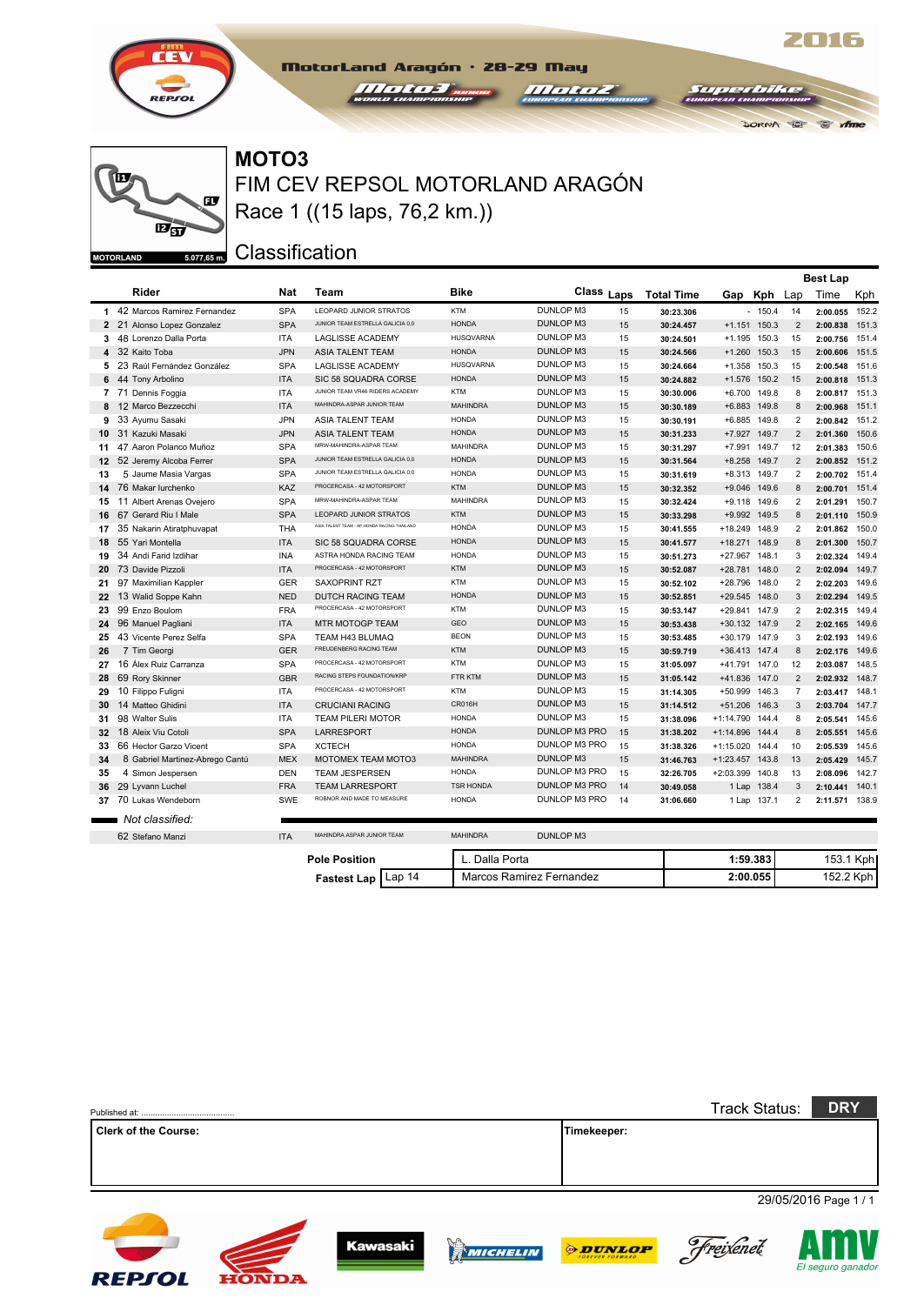

#### FIM CEV REPSOL MOTORLAND ARAGÓN **MOTO3**

 $1111111$ 

MotorLand Aragón · 28-29 May

œ  $\overline{\mathbf{E}}$  $5.077,65$  m. **MOTORLAND** 

ĨШ

Race 1

# Classification by Group

|                |                        |            |                            |                  |      |                   |                   |       |     | <b>Best Lap</b> |       |
|----------------|------------------------|------------|----------------------------|------------------|------|-------------------|-------------------|-------|-----|-----------------|-------|
|                | Nr. Rider              | Nat        | Team                       | <b>Bike</b>      | Laps | <b>Total Time</b> | Gap               | Kph   | Lap | Time            | Kph   |
| PROD           |                        |            |                            |                  |      |                   |                   |       |     |                 |       |
|                | 18 Aleix Viu Cotoli    | <b>SPA</b> | LARRESPORT                 | <b>HONDA</b>     | 15   | 31:38.202         |                   | 144.4 | 8   | 2:05.551        | 145.6 |
| $\overline{2}$ | 66 Hector Garzo Vicent | <b>SPA</b> | <b>XCTECH</b>              | <b>HONDA</b>     | 15   | 31:38.326         | $+0.124$          | 144.4 | 10  | 2:05.539        | 145.6 |
|                | 4 Simon Jespersen      | DEN        | <b>TEAM JESPERSEN</b>      | <b>HONDA</b>     | 15   | 32:26.705         | +48.503           | 140.8 | 13  | 2:08.096        | 142.7 |
| 4              | 29 Lyvann Luchel       | <b>FRA</b> | <b>TEAM LARRESPORT</b>     | <b>TSR HONDA</b> | 14   | 30:49.058         | 1 Laps 138.4      |       | 3   | 2:10.441        | 140.1 |
| 5.             | 70 Lukas Wendeborn     | <b>SWE</b> | ROBNOR AND MADE TO MEASURE | <b>HONDA</b>     | 14   | 31:06.660         | <sup>1</sup> Laps | 137.1 |     | 2:11.571        | 138.9 |

 $111111$ 

2016

 $r \approx 16$ 

DORNA TOP

|                             | Track Status: | <b>DRY</b> |                       |
|-----------------------------|---------------|------------|-----------------------|
| <b>Clerk of the Course:</b> | Timekeeper:   |            |                       |
|                             |               |            |                       |
|                             |               |            |                       |
|                             |               |            | 29/05/2016 Page 1 / 1 |

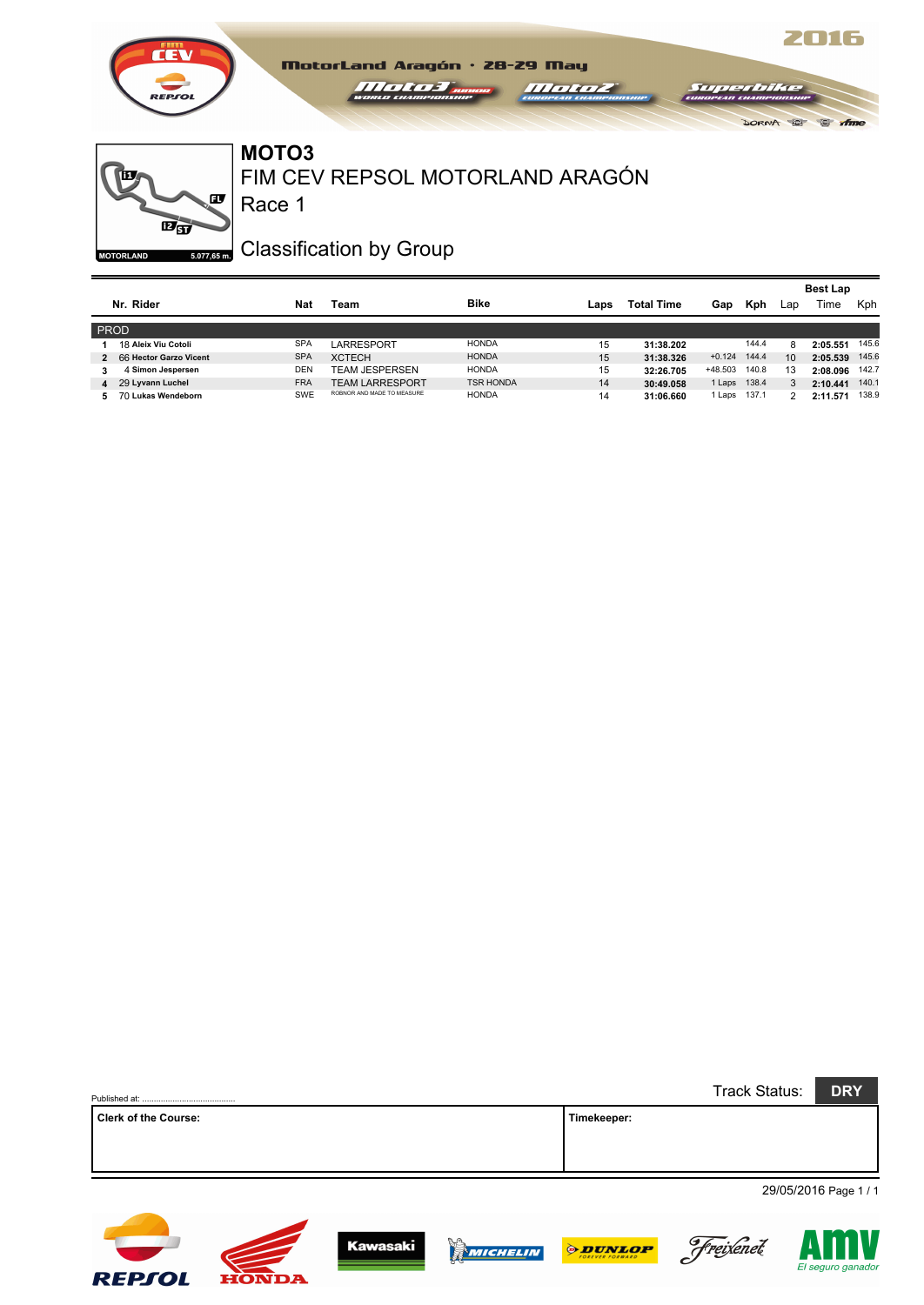

 $\overline{\mathbf{E}}$ gy

Œ,

 $5.077,65 \text{ m.}$ 

ŤП

**MOTORLAND** 

### **SUPERBIKE**

FIM CEV REPSOL MOTORLAND ARAGON Race 1 ((15 laps, 76,2 km.))

MotorLand Aragón · 28-29 May *Helena* 

*Hound* 

2016

 $\approx$   $\pi$ 

DORNA PO

 $\overline{M}$ 

Classification

|    |                                  |            |                                  |                  |                          |                       |                   |                 |             |                | <b>Best Lap</b> |       |
|----|----------------------------------|------------|----------------------------------|------------------|--------------------------|-----------------------|-------------------|-----------------|-------------|----------------|-----------------|-------|
|    | Rider                            | <b>Nat</b> | Team                             | <b>Bike</b>      |                          | Class <sub>Laps</sub> | <b>Total Time</b> | Gap             | Kph Lap     |                | Time            | Kph   |
| 1. | 31 Carmelo Morales Gómez         | <b>SPA</b> | YAMAHA LAGLISSE                  | YAMAHA           | <b>MICHELIN</b>          | 15                    | 28:44.704         |                 | $-159.0$    | 11             | 1:54.157        | 160.1 |
|    | 51<br>Santiago Barragan Portilla | <b>SPA</b> | TARGOBANK EASYRACE SBK TEAM      | <b>BMW</b>       | <b>MICHELIN</b>          | 15                    | 28:44.757         | $+0.053$ 159.0  |             | 8              | 1:54.130        | 160.1 |
| 3  | Maximilian Scheib Kruger         | CHI        | TARGOBANK EASYRACE SBK TEAM      | <b>BMW</b>       | <b>MICHELIN</b>          | 15                    | 28:52.438         | $+7.734$        | 158.2       | 8              | 1:54.125        | 160.2 |
| 4  | 72 Anthony Delhalle              | <b>FRA</b> | <b>JEG RACING</b>                | <b>SUZUKI</b>    | <b>MICHELIN</b>          | 15                    | 29:13.743         | $+29.039$       | 156.3       | $\overline{4}$ | 1:56.174        | 157.3 |
| 5. | 33 Niko Mäkinen                  | <b>FIN</b> | LEOPARD YAMAHA STRATOS           | YAMAHA           | <b>MICHELINPRI</b>       | 15                    | 29:20.304         | $+35.600$       | 155.7       | 10             | 1:56.503        | 156.9 |
| 6  | 16 Oscar Climent Sanchis         | <b>SPA</b> | CRT MOTORSPORT                   | YAMAHA           | <b>MICHELINPRI</b>       | 15                    | 29:24.448         | +39.744 155.4   |             | 10             | 1:56.806        | 156.5 |
|    | 84 Diego Pierluigi               | <b>ARG</b> | QUIXOTE YAMALUBE /KM XTRA        | YAMAHA           | <b>MICHELINPRI</b>       | 15                    | 29:25.262         | $+40.558$       | 155.3       | $\overline{2}$ | 1:56.501        | 156.9 |
| 8  | 46 Pierre Texier                 | <b>FRA</b> | <b>TEX RACING</b>                | <b>KAWASAKI</b>  | <b>MICHELIN</b>          | 15                    | 29:34.541         | +49.837 154.5   |             | 11             | 1:57.198        | 156.0 |
| 9  | 91 Tiago Magalhães               | <b>POR</b> | ONEUNDRET RACING TEAM            | KAWASAKI         | <b>MICHELINPRI</b>       | 15                    | 29:46.508         | +1:01.804 153.5 |             | 6              | 1:57.474        | 155.6 |
| 10 | 43 Chris Cotton Russell          | CAN        | <b>JEG RACING</b>                | <b>SUZUKI</b>    | <b>MICHELINPRI</b>       | 15                    | 29:47.790         | +1:03.086 153.4 |             | 6              | 1:58.280        | 154.5 |
| 11 | 12 Guillermo Llano Pardo         | <b>SPA</b> | LEOPARD YAMAHA STRATOS           | YAMAHA           | <b>MICHELINPRI</b>       | 15                    | 29:54.640         | +1:09.936 152.8 |             | $\overline{2}$ | 1:58.066        | 154.8 |
| 12 | 17 Thierry Mulot                 | <b>FRA</b> | <b>JEG DUCATIMO</b>              | <b>DUCATI</b>    | <b>MICHELINPRI</b>       | 15                    | 30:12.059         | $+1:27.355$     | 151.3       | 11             | 1:58.718        | 154.0 |
| 13 | 58 Michael Møller Pedersen       | <b>DEN</b> | CHRONOS CORSE - TMP RACING SPORT | <b>APRILIA</b>   | <b>MICHELINPRI</b>       | 15                    | 30:19.460         | +1:34.756 150.7 |             | $\overline{7}$ | 1:59.983        | 152.3 |
| 14 | 76 Valter Patronen               | <b>FIN</b> | <b>MOTOMARKET RACING</b>         | <b>BMW</b>       | <b>MICHELINPRI</b>       | 15                    | 30:41.282         | +1:56.578 148.9 |             | 14             | 1:59.797        | 152.6 |
| 15 | 75 Mika Höglund                  | <b>FIN</b> | LEOPARD YAMAHA STRATOS           | YAMAHA           | <b>MICHELINPRI</b>       | 14                    | 29:00.595         |                 | 1 Lap 147.0 | 4              | 2:02.368        | 149.4 |
| 16 | 66 Philippe Le Gallo             | <b>FRA</b> | YAMAHA LAGLISSE                  | YAMAHA           | <b>MICHELINPRI</b>       | 14                    | 29:31.471         |                 | 1 Lap 144.4 | 14             | 2:05.037        | 146.2 |
|    | Not classified:                  |            |                                  |                  |                          |                       |                   |                 |             |                |                 |       |
|    | 5 Eeki Kuparinen                 | <b>FIN</b> | MOTOMARKET RACING                | KAWASAKI         | <b>MICHELIN</b>          | 12                    | 23:33.724         |                 |             | 12             | 1:56.596        | 156.8 |
|    | 25 Roberto Blazquez Fernandez    | <b>SPA</b> | ARC COMPETICION                  | <b>BMW</b>       | <b>MICHELINPRI</b>       | 10                    | 20:16.373         |                 |             | $\overline{7}$ | 2:00.196        | 152.1 |
|    | 65 Ole Bjørn Plassen             | <b>NOR</b> | PLASSEN ROADRACING TEAM          | <b>DUCATI</b>    | <b>MICHELINPRI</b>       | $\overline{7}$        | 13:45.296         |                 |             |                | 1:56.822        | 156.5 |
|    |                                  |            | <b>Pole Position</b>             | C. Morales Gómez |                          |                       |                   |                 | 1:53.562    |                | 160.9 Kph       |       |
|    |                                  |            | Lap 8<br>Fastest Lap             |                  | Maximilian Scheib Kruger |                       |                   | 1:54.125        |             |                | 160.2 Kph       |       |

|                             |              |                 |          |                | <b>Track Status:</b> | <b>DRY</b>            |
|-----------------------------|--------------|-----------------|----------|----------------|----------------------|-----------------------|
| <b>Clerk of the Course:</b> |              |                 |          | Timekeeper:    |                      |                       |
|                             |              |                 |          |                |                      | 29/05/2016 Page 1 / 1 |
| <b>REPSOL</b>               | <b>HONDA</b> | <b>Kawasaki</b> | MICHELIN | <b>ODUNLOP</b> | Freixenet            | El seguro ganador     |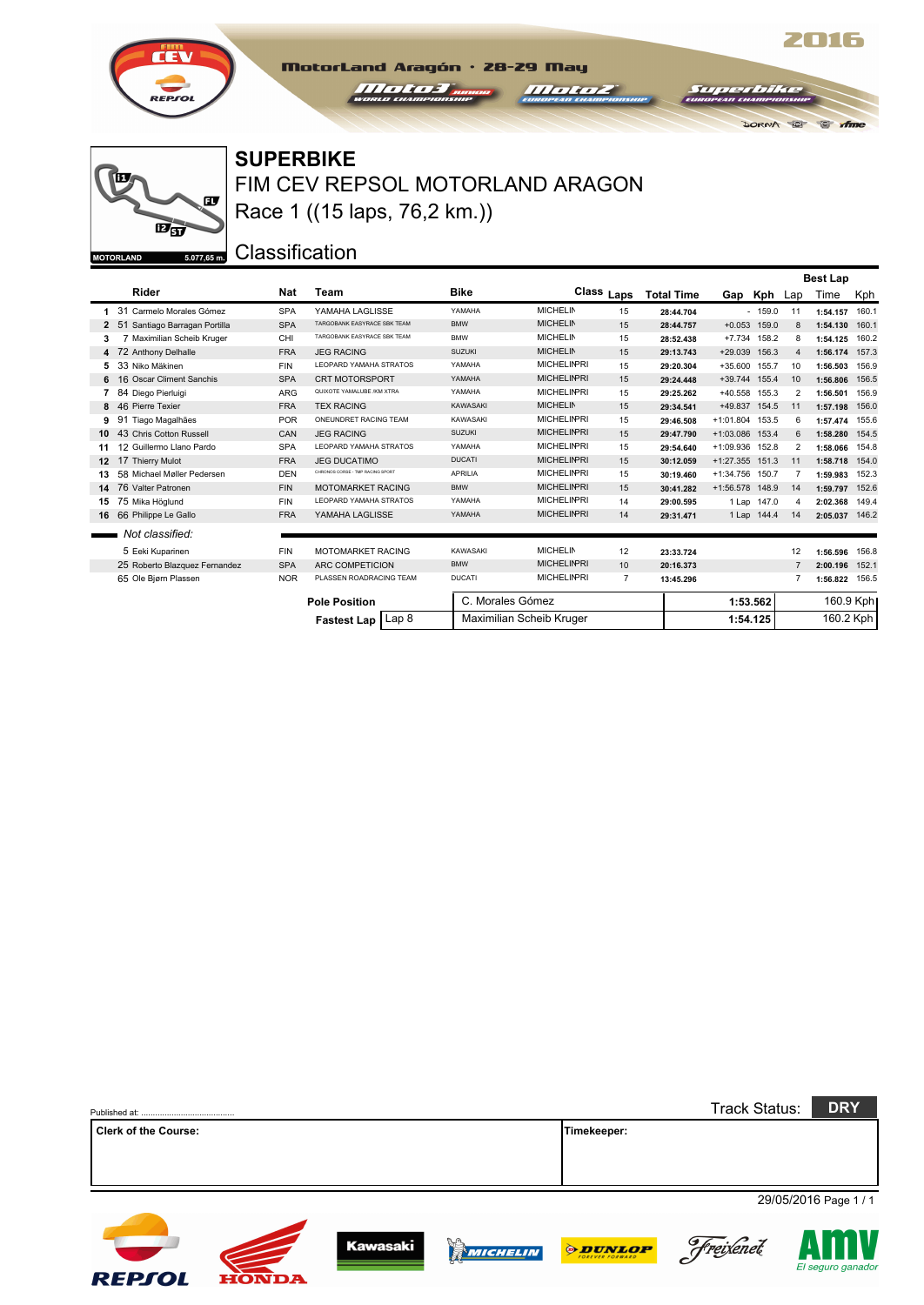

#### **SUPERBIKE**

Race 1

FIM CEV REPSOL MOTORLAND ARAGON

MotorLand Aragón · 28-29 May

 $111111$ 

 $11111111$ 

œ  $\overline{\mathbf{E}}$  $5.077,65$  m. **MOTORLAND** 

**REPSOL** 

**HONDA** 

ĨШ

## Classification by Group

|                |                               |            |                                  |                |      |                   |           |       |                | <b>Best Lap</b> |       |
|----------------|-------------------------------|------------|----------------------------------|----------------|------|-------------------|-----------|-------|----------------|-----------------|-------|
|                | Nr. Rider                     | Nat        | Team                             | <b>Bike</b>    | Laps | <b>Total Time</b> | Gap       | Kph   | Lap            | Time            | Kph   |
| <b>PRI</b>     |                               |            |                                  |                |      |                   |           |       |                |                 |       |
|                | 33 Niko Mäkinen               | <b>FIN</b> | <b>LEOPARD YAMAHA STRATOS</b>    | YAMAHA         | 15   | 29:20.304         |           | 155.7 | 10             | 1:56.503        | 156.9 |
| $\overline{2}$ | 16 Oscar Climent Sanchis      | <b>SPA</b> | <b>CRT MOTORSPORT</b>            | YAMAHA         | 15   | 29:24.448         | $+4.144$  | 155.4 | 10             | 1:56.806        | 156.5 |
| 3              | 84 Diego Pierluigi            | <b>ARG</b> | QUIXOTE YAMALUBE /KM XTRA        | YAMAHA         | 15   | 29:25.262         | +4.958    | 155.3 | 2              | 1:56.501        | 156.9 |
| 4              | <b>Tiago Magalhães</b><br>91  | <b>POR</b> | ONEUNDRET RACING TEAM            | KAWASAKI       | 15   | 29:46.508         | $+26.204$ | 153.5 | 6              | 1:57.474        | 155.6 |
| 5.             | 43 Chris Cotton Russell       | CAN        | <b>JEG RACING</b>                | <b>SUZUKI</b>  | 15   | 29:47.790         | $+27.486$ | 153.4 | 6              | 1:58.280        | 154.5 |
| 6              | 12 Guillermo Llano Pardo      | <b>SPA</b> | <b>LEOPARD YAMAHA STRATOS</b>    | YAMAHA         | 15   | 29:54.640         | $+34.336$ | 152.8 | 2              | 1:58.066        | 154.8 |
|                | 17 Thierry Mulot              | <b>FRA</b> | <b>JEG DUCATIMO</b>              | <b>DUCATI</b>  | 15   | 30:12.059         | $+51.755$ | 151.3 | 11             | 1:58.718        | 154.0 |
| 8              | 58 Michael Møller Pedersen    | <b>DEN</b> | CHRONOS CORSE - TMP RACING SPORT | <b>APRILIA</b> | 15   | 30:19.460         | $+59.156$ | 150.7 |                | 1:59.983        | 152.3 |
| 9              | 76 Valter Patronen            | <b>FIN</b> | <b>MOTOMARKET RACING</b>         | <b>BMW</b>     | 15   | 30:41.282         | +1'20.978 | 148.9 | 14             | 1:59.797        | 152.6 |
| 10             | 75 Mika Höglund               | <b>FIN</b> | <b>LEOPARD YAMAHA STRATOS</b>    | YAMAHA         | 14   | 29:00.595         | 1 Laps    | 147.0 | $\overline{4}$ | 2:02.368        | 149.4 |
| 11             | 66 Philippe Le Gallo          | <b>FRA</b> | YAMAHA LAGLISSE                  | YAMAHA         | 14   | 29:31.471         | 1 Laps    | 144.4 | 14             | 2:05.037        | 146.2 |
|                | Not classified:               |            |                                  |                |      |                   |           |       |                |                 |       |
|                | 25 Roberto Blazquez Fernandez | <b>SPA</b> | ARC COMPETICION                  | <b>BMW</b>     | 10   | 20:16.373         |           | 150.3 |                | 2:00.196        | 152.1 |
|                | 65 Ole Bjørn Plassen          | <b>NOR</b> | PLASSEN ROADRACING TEAM          | <b>DUCATI</b>  |      | 13:45.296         |           | 155.0 |                | 1:56.822        | 156.5 |

|                             |             | Track Status: | <b>DRY</b>            |
|-----------------------------|-------------|---------------|-----------------------|
| <b>Clerk of the Course:</b> | Timekeeper: |               |                       |
|                             |             |               |                       |
|                             |             |               |                       |
|                             |             |               | 29/05/2016 Page 1 / 1 |

**Kawasaki** 



2016

 $C$  th

DORNA TOP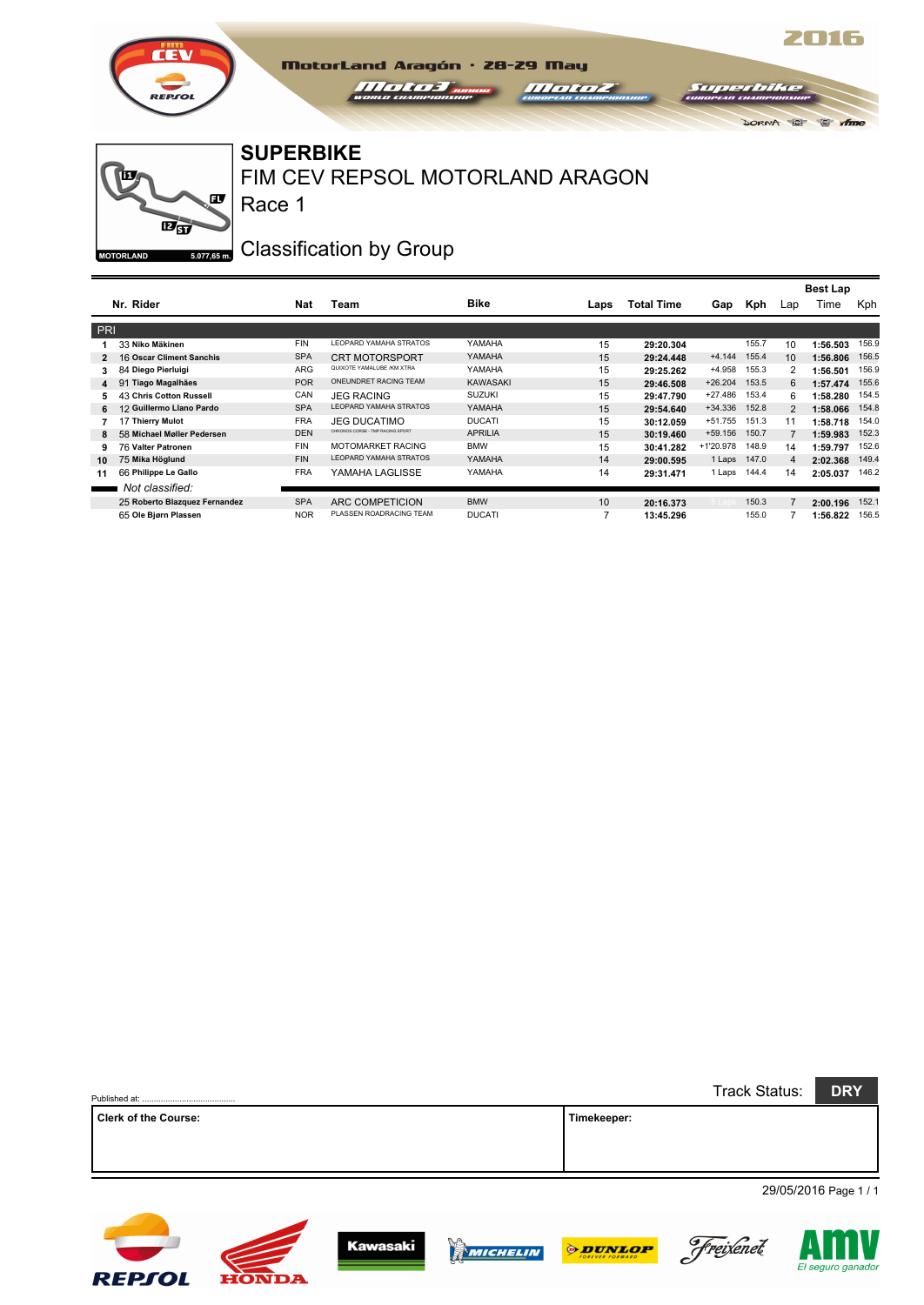

 $\overline{\mathbf{E}}$ gy

 $\mathbf{F}$ 

 $5.077,65$  m.

ĨП

**MOTORLAND** 

### **SUPERBIKE**

FIM CEV REPSOL MOTORLAND ARAGON Race 2 ((15 laps, 76,2 km.))

MotorLand Aragón · 28-29 May

**III oli oz** 

*Helen Help Thomas* 

2016

 $C$  if  $\pi$ 

DORNA D

**Supr** 

Classification

|                              |                                  |            |                                  |                 |                    |                |                   |                 |                |    | <b>Best Lap</b> |       |
|------------------------------|----------------------------------|------------|----------------------------------|-----------------|--------------------|----------------|-------------------|-----------------|----------------|----|-----------------|-------|
|                              | Rider                            | <b>Nat</b> | Team                             | <b>Bike</b>     |                    | Class Laps     | <b>Total Time</b> |                 | Gap Kph Lap    |    | Time            | Kph   |
|                              | 31 Carmelo Morales Gómez         | <b>SPA</b> | YAMAHA LAGLISSE                  | YAMAHA          | <b>MICHELIN</b>    | 15             | 28:37.127         |                 | $-159.7$       | 13 | 1:53.601        | 160.9 |
|                              | 7 Maximilian Scheib Kruger       | CHI        | TARGOBANK EASYRACE SBK TEAM      | <b>BMW</b>      | <b>MICHELIN</b>    | 15             | 28:37.170         |                 | $+0.043$ 159.7 | 13 | 1:53.629        | 160.8 |
|                              | 51<br>Santiago Barragan Portilla | <b>SPA</b> | TARGOBANK EASYRACE SBK TEAM      | <b>BMW</b>      | <b>MICHELIN</b>    | 15             | 28:55.056         | $+17.929$       | 158.0          | 9  | 1:54.602        | 159.5 |
| 4                            | 72 Anthony Delhalle              | <b>FRA</b> | <b>JEG RACING</b>                | <b>SUZUKI</b>   | <b>MICHELIN</b>    | 15             | 29:09.847         |                 | +32.720 156.7  | 14 | 1:55.581        | 158.1 |
| 5                            | 16 Oscar Climent Sanchis         | <b>SPA</b> | <b>CRT MOTORSPORT</b>            | YAMAHA          | <b>MICHELINPRI</b> | 15             | 29:15.504         | +38.377 156.2   |                | 6  | 1:55.807        | 157.8 |
|                              | 6 46 Pierre Texier               | <b>FRA</b> | <b>TEX RACING</b>                | <b>KAWASAKI</b> | <b>MICHELIN</b>    | 15             | 29:27.878         | +50.751 155.1   |                | 4  | 1:56.866        | 156.4 |
|                              | 65 Ole Bjørn Plassen             | <b>NOR</b> | PLASSEN ROADRACING TEAM          | <b>DUCATI</b>   | <b>MICHELINPRI</b> | 15             | 29:30.029         |                 | +52.902 154.9  | 12 | 1:56.804        | 156.5 |
| 8                            | 5 Eeki Kuparinen                 | <b>FIN</b> | <b>MOTOMARKET RACING</b>         | <b>KAWASAKI</b> | <b>MICHELIN</b>    | 15             | 29:33.371         | +56.244 154.6   |                | 3  | 1:57.109        | 156.1 |
| 9                            | 12 Guillermo Llano Pardo         | <b>SPA</b> | LEOPARD YAMAHA STRATOS           | YAMAHA          | <b>MICHELINPRI</b> | 15             | 29:37.652         | +1:00.525 154.2 |                | 3  | 1:57.496        | 155.6 |
| 10                           | 17 Thierry Mulot                 | <b>FRA</b> | <b>JEG DUCATIMO</b>              | <b>DUCATI</b>   | <b>MICHELINPRI</b> | 15             | 29:44.537         | +1:07.410 153.6 |                | 15 | 1:57.710        | 155.3 |
|                              | 91 Tiago Magalhães               | <b>POR</b> | ONEUNDRET RACING TEAM            | KAWASAKI        | <b>MICHELINPRI</b> | 15             | 29:47.170         | +1:10.043 153.4 |                | 8  | 1:58.030 154.9  |       |
| 12                           | 43 Chris Cotton Russell          | CAN        | <b>JEG RACING</b>                | <b>SUZUKI</b>   | <b>MICHELINPRI</b> | 15             | 29:55.298         | +1:18.171 152.7 |                | 13 | 1:58.534 154.2  |       |
| 13                           | 58 Michael Møller Pedersen       | <b>DEN</b> | CHRONOS CORSE - TMP RACING SPORT | <b>APRILIA</b>  | <b>MICHELINPRI</b> | 15             | 30:24.240         | +1:47.113 150.3 |                | 14 | 1:58.728        | 153.9 |
| 14                           | 25 Roberto Blazquez Fernandez    | <b>SPA</b> | ARC COMPETICION                  | <b>BMW</b>      | <b>MICHELINPRI</b> | 15             | 30:29.767         | +1:52.640 149.8 |                | 3  | 2:01.005        | 151.0 |
| 15                           | 76 Valter Patronen               | <b>FIN</b> | <b>MOTOMARKET RACING</b>         | <b>BMW</b>      | <b>MICHELINPRI</b> | 15             | 30:30.831         | +1:53.704 149.7 |                | 11 | 1:59.282        | 153.2 |
| 16                           | 75 Mika Höglund                  | <b>FIN</b> | <b>LEOPARD YAMAHA STRATOS</b>    | YAMAHA          | <b>MICHELINPRI</b> | 14             | 28:51.132         |                 | 1 Lap 147.8    | 12 | 2:02.554 149.1  |       |
| 17                           | 66 Philippe Le Gallo             | <b>FRA</b> | YAMAHA LAGLISSE                  | YAMAHA          | <b>MICHELINPRI</b> | 14             | 29:37.609         |                 | 1 Lap 143.9    | 2  | 2:05.165 146.0  |       |
|                              | Not classified:                  |            |                                  |                 |                    |                |                   |                 |                |    |                 |       |
|                              | 84 Diego Pierluigi               | <b>ARG</b> | QUIXOTE YAMALUBE /KM XTRA        | YAMAHA          | <b>MICHELINPRI</b> | $\overline{4}$ | 7:53.538          |                 |                | 4  | 1:57.061        | 156.1 |
|                              | 33 Niko Mäkinen                  | <b>FIN</b> | LEOPARD YAMAHA STRATOS           | YAMAHA          | <b>MICHELINPRI</b> | 3              | 5:56.550          |                 |                | 2  | 1:57.695 155.3  |       |
|                              |                                  |            | <b>Pole Position</b>             |                 |                    |                |                   |                 |                |    |                 |       |
| Lap 13<br><b>Fastest Lap</b> |                                  |            | Carmelo Morales Gómez            |                 |                    |                | 1:53.601          |                 | 160.9 Kph      |    |                 |       |

|                             |              |                 |                            |                | <b>Track Status:</b> | <b>DRY</b>            |
|-----------------------------|--------------|-----------------|----------------------------|----------------|----------------------|-----------------------|
| <b>Clerk of the Course:</b> |              |                 |                            | Timekeeper:    |                      |                       |
|                             |              |                 |                            |                |                      |                       |
|                             |              |                 |                            |                |                      |                       |
|                             |              |                 |                            |                |                      | 29/05/2016 Page 1 / 1 |
| <b>REPSOL</b>               | <b>HONDA</b> | <b>Kawasaki</b> | $\mathbb{R}^n$<br>MICHELIN | <b>ODUNLOP</b> | Freixenet            | El seguro ganado      |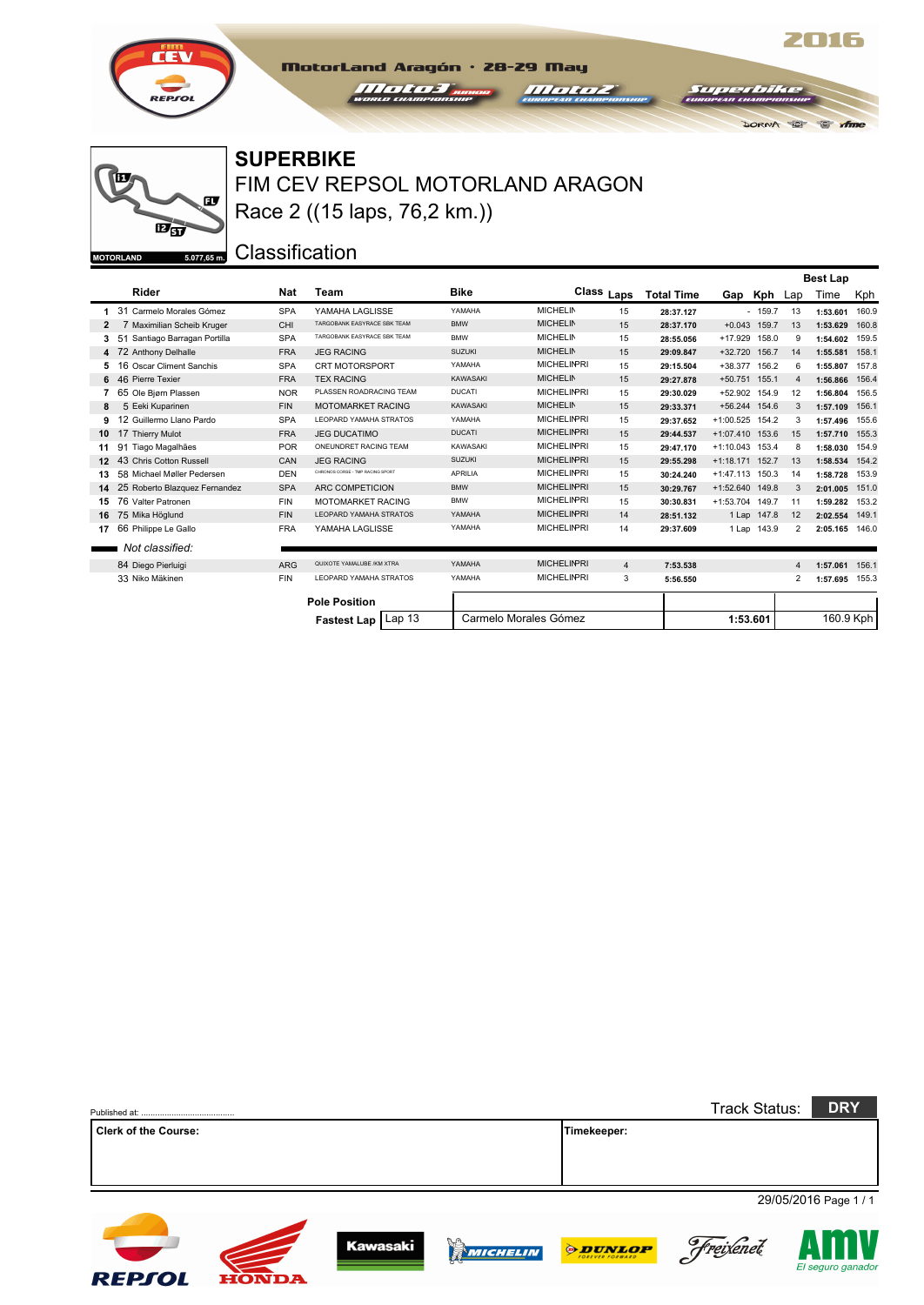

#### **SUPERBIKE**

Race 2

FIM CEV REPSOL MOTORLAND ARAGON

 $111111$ 

MotorLand Aragón · 28-29 May

 $\sqrt{11111115}$ 

œ  $\overline{\mathbf{E}}$  $5.077,65$  m. **MOTORLAND** 

**REPSOL** 

**HONDA** 

ĨШ

## Classification by Group

|            |                               |            |                                  |                |      |                   |             |       |     | <b>Best Lap</b> |       |
|------------|-------------------------------|------------|----------------------------------|----------------|------|-------------------|-------------|-------|-----|-----------------|-------|
|            | Nr. Rider                     | Nat        | Team                             | <b>Bike</b>    | Laps | <b>Total Time</b> | Gap         | Kph   | Lap | Time            | Kph   |
| <b>PRI</b> |                               |            |                                  |                |      |                   |             |       |     |                 |       |
|            | 16 Oscar Climent Sanchis      | <b>SPA</b> | <b>CRT MOTORSPORT</b>            | YAMAHA         | 15   | 29:15.504         |             | 156.2 | 6   | 1:55.807        | 157.8 |
|            | 65 Ole Bjørn Plassen          | <b>NOR</b> | PLASSEN ROADRACING TEAM          | <b>DUCATI</b>  | 15   | 29:30.029         | $+14.525$   | 154.9 | 12  | 1:56.804        | 156.5 |
|            | 12 Guillermo Llano Pardo      | <b>SPA</b> | <b>I FOPARD YAMAHA STRATOS</b>   | YAMAHA         | 15   | 29:37.652         | $+22.148$   | 154.2 | 3   | 1:57.496        | 155.6 |
| 4          | 17 Thierry Mulot              | <b>FRA</b> | <b>JEG DUCATIMO</b>              | <b>DUCATI</b>  | 15   | 29:44.537         | $+29.033$   | 153.6 | 15  | 1:57.710        | 155.3 |
| 5.         | Tiago Magalhães<br>91         | <b>POR</b> | ONEUNDRET RACING TEAM            | KAWASAKI       | 15   | 29:47.170         | $+31.666$   | 153.4 | 8   | 1:58.030        | 154.9 |
| 6          | 43 Chris Cotton Russell       | CAN        | <b>JEG RACING</b>                | <b>SUZUKI</b>  | 15   | 29:55.298         | $+39.794$   | 152.7 | 13  | 1:58.534        | 154.2 |
|            | 58 Michael Møller Pedersen    | <b>DEN</b> | CHRONOS CORSE - TMP RACING SPORT | <b>APRILIA</b> | 15   | 30:24.240         | +1'08.736   | 150.3 | 14  | 1:58.728        | 153.9 |
| 8          | 25 Roberto Blazquez Fernandez | <b>SPA</b> | ARC COMPETICION                  | <b>BMW</b>     | 15   | 30:29.767         | $+1'14.263$ | 149.8 | 3   | 2:01.005        | 151.0 |
| 9          | 76 Valter Patronen            | <b>FIN</b> | <b>MOTOMARKET RACING</b>         | <b>BMW</b>     | 15   | 30:30.831         | $+1'15.327$ | 149.7 | 11  | 1:59.282        | 153.2 |
| 10         | 75 Mika Höglund               | <b>FIN</b> | <b>LEOPARD YAMAHA STRATOS</b>    | YAMAHA         | 14   | 28:51.132         | 1 Laps      | 147.8 | 12  | 2:02.554        | 149.  |
| 11         | 66 Philippe Le Gallo          | <b>FRA</b> | YAMAHA LAGLISSE                  | YAMAHA         | 14   | 29:37.609         | 1 Laps      | 143.9 | 2   | 2:05.165        | 146.0 |
|            | Not classified:               |            |                                  |                |      |                   |             |       |     |                 |       |
|            | 84 Diego Pierluigi            | <b>ARG</b> | QUIXOTE YAMALUBE /KM XTRA        | YAMAHA         | 4    | 7:53.538          |             | 154.4 | 4   | 1:57.061        | 156.1 |
|            | 33 Niko Mäkinen               | <b>FIN</b> | <b>LEOPARD YAMAHA STRATOS</b>    | YAMAHA         | 3    | 5:56.550          |             | 153.8 | 2   | 1:57.695        | 155.3 |

|                             |             | Track Status: | <b>DRY</b>            |
|-----------------------------|-------------|---------------|-----------------------|
| <b>Clerk of the Course:</b> | Timekeeper: |               |                       |
|                             |             |               |                       |
|                             |             |               |                       |
|                             |             |               | 29/05/2016 Page 1 / 1 |
|                             |             |               |                       |

MICHELIN

**Kawasaki** 



Freixenet

*PDUNLOP* 

2016

 $C$  th

DORNA TOP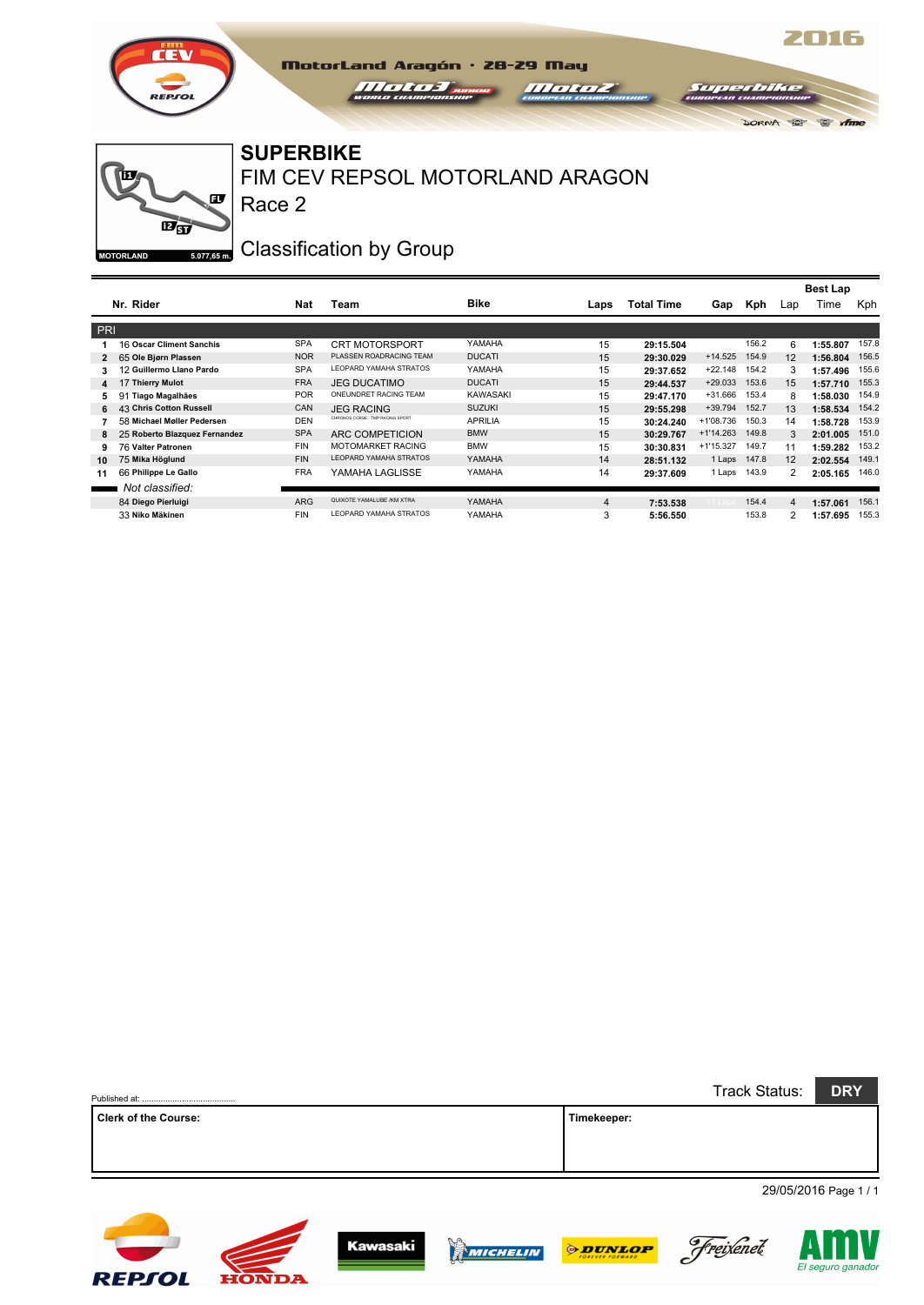



## FIM CEV REPSOL MOTORLAND ARAGON **MOTO2** Race 2 ((10 laps, 50,8 km.))

MotorLand Aragón · 28-29 May *Halter Brown* 

**III oli oz** 

2016

 $\bullet$  m

**DORNA** 

 $54742$ 

Classification

|                  |                                  |            |                           |                   |                      |    |                   |                 |                |                | <b>Best Lap</b> |       |
|------------------|----------------------------------|------------|---------------------------|-------------------|----------------------|----|-------------------|-----------------|----------------|----------------|-----------------|-------|
|                  | Rider                            | <b>Nat</b> | <b>Team</b>               | <b>Bike</b>       | Class Laps           |    | <b>Total Time</b> |                 | Gap Kph Lap    |                | Time            | Kph   |
|                  | 1 44 Steven Odendaal             | <b>RSA</b> | <b>AGR TEAM</b>           | <b>KALEX</b>      | <b>DUNLOP</b>        | 10 | 19:18.683         |                 | $-157.7$       | 8              | 1:55.144        | 158.7 |
|                  | 2 89 Alan Techer                 | <b>FRA</b> | NTS T PRO PROJECT         | NTS NH-6          | <b>DUNLOP</b>        | 10 | 19:18.839         |                 | $+0.156$ 157.7 | 9              | 1:55.164        | 158.7 |
| 3                | 45 Tetsuta Nagashima             | <b>JPN</b> | AJO MOTORSPORT ACADEMY    | <b>KALEX</b>      | <b>DUNLOP</b>        | 10 | 19:19.167         |                 | $+0.484$ 157.7 | 9              | 1:54.808        | 159.2 |
|                  | 4 37 Augusto Fernandez Guerra    | <b>SPA</b> | TARGOBANK CNS MOTORSPORT  | TECH <sub>3</sub> | <b>DUNLOP</b>        | 10 | 19:22.932         |                 | +4.249 157.2   | 8              | 1:55.431        | 158.3 |
| 5                | 87 Remy Gardner                  | <b>AUS</b> | RACE EXPERIENCE           | KALEX             | <b>DUNLOP</b>        | 10 | 19:23.147         |                 | +4.464 157.1   | 3              | 1:55.520        | 158.2 |
| 6                | Eric Granado Santos<br>51        | <b>BRA</b> | <b>PROMORACING</b>        | <b>KALEX</b>      | <b>DUNLOP</b>        | 10 | 19:23.608         |                 | +4.925 157.1   | 8              | 1:55.527        | 158.2 |
| 7                | 7 Iker Lecuona                   | <b>SPA</b> | RACE EXPERIENCE           | <b>KALEX</b>      | <b>DUNLOP</b>        | 10 | 19:30.474         | +11.791 156.2   |                | 3              | 1:56.081        | 157.5 |
| 8                | 17 Sena Yamada                   | <b>JPN</b> | TEAM NOBBY H43 HONDA      | KALEX-HONDA       | <b>DUNLOP</b>        | 10 | 19:31.331         | +12.648 156.0   |                | 10             | 1:56.495        | 156.9 |
| 9                | 20 Dimas Ekky Pratama            | <b>INA</b> | ASTRA HONDA RACING TEAM   | <b>KALEX</b>      | <b>DUNLOP</b>        | 10 | 19:31.429         | +12.746 156.0   |                | 8              | 1:56.535        | 156.8 |
| 10               | 8 Bertin Thibaut                 | <b>FRA</b> | <b>ECURIE BERGA</b>       | <b>SUTER</b>      | <b>DUNLOP</b>        | 10 | 19:41.159         | +22.476 154.7   |                | 3              | 1:57.010        | 156.2 |
| 11               | 36 Jayson Uribe                  | <b>USA</b> | <b>AGR TEAM</b>           | KALEX             | <b>DUNLOP</b>        | 10 | 19:41.199         | +22.516 154.7   |                | 3              | 1:57.104        | 156.1 |
| 12 <sup>12</sup> | 76 Samuele Cavalieri             | <b>ITA</b> | <b>TEAM STYLOBIKE</b>     | <b>KALEX</b>      | <b>DUNLOP</b>        | 10 | 19:41.329         | +22.646 154.7   |                | 3              | 1:57.281 155.8  |       |
| 13               | 16 Gabriele Ruiu                 | <b>ITA</b> | TARGOBANK CNS MOTORSPORT  | TECH <sub>3</sub> | <b>DUNLOP</b>        | 10 | 19:42.010         | +23.327 154.6   |                | 3              | 1:57.152        | 156.0 |
| 14               | 56 Thomas Gradinger              | AUT        | <b>COFAIN RACING TEAM</b> | <b>FTR</b>        | <b>DUNLOP</b>        | 10 | 19:42.154         | +23.471 154.6   |                | $\overline{4}$ | 1:57.026        | 156.2 |
| 15               | 15 Thomas Sigvartsen             | <b>NOR</b> | TEAM NOBBY H43 TALASUR    | KALEX             | <b>DUNLOP</b>        | 10 | 19:52.189         | +33.506 153.3   |                | 8              | 1:58.361        | 154.4 |
| 16               | 32 Max Enderlein                 | <b>GER</b> | STRATOS-DVRACING          | <b>KALEX</b>      | <b>DUNLOP</b>        | 10 | 19:52.463         | +33.780 153.3   |                | $\overline{4}$ | 1:57.429        | 155.6 |
| 17               | 93 Ramdan Rosli                  | MAL        | PETRONAS AHM MALAYSIA     | KALEX             | <b>DUNLOP</b>        | 10 | 19:52.657         | +33.974 153.2   |                | 10             | 1:57.054        | 156.1 |
| 18               | 46 Marcel Brenner                | SWI        | TEAM NOBBY H43 TALASUR    | H43               | <b>DUNLOP</b>        | 10 | 19:54.906         | +36.223 153.0   |                | 4              | 1:58.716        | 154.0 |
| 19               | 75 Ivo Miguel Paixao Lopes       | <b>POR</b> | ONEUNDRET RACING TEAM     | KAWASAKI          | <b>DUNLOP STCK60</b> | 10 | 20:03.722         | +45.039 151.8   |                | 3              | 1:59.050 153.5  |       |
| 20               | 2 Ana Carrasco Gabarrón          | <b>SPA</b> | <b>GRIFUL</b>             | <b>MVR</b>        | <b>DUNLOP</b>        | 10 | 20:10.578         | +51.895 151.0   |                | $\overline{7}$ | 1:59.750 152.6  |       |
| 21               | 3 Lukas Tulovic                  | GER        | <b>FRITZE TUNING</b>      | <b>FTR</b>        | <b>DUNLOP</b>        | 10 | 20:10.798         | +52.115 151.0   |                | $\overline{7}$ | 2:00.030        | 152.3 |
| 22               | 4 Guillaume Raymond              | <b>FRA</b> | <b>ECURIE BERGA</b>       | <b>FTR</b>        | <b>DUNLOP</b>        | 10 | 20:11.594         | +52.911 150.9   |                | 6              | 2:00.285        | 151.9 |
| 23               | 81 Alex Bernardi                 | <b>ITA</b> | <b>CRUCIANI RACING</b>    | <b>SUTER</b>      | <b>DUNLOP</b>        | 10 | 20:45.826         | +1:27.143 146.7 |                | 5              | 2:03.137 148.4  |       |
|                  | Not classified:                  |            |                           |                   |                      |    |                   |                 |                |                |                 |       |
|                  | 27 Diego Carbo Escriva De Romani | <b>SPA</b> | <b>TEAM STRATOS</b>       | YAMAHA            | <b>DUNLOP STCK60</b> | 9  | 18:24.674         |                 |                | $\overline{7}$ | 2:00.744        | 151.4 |
|                  | 96 David Sanchis Martinez        | <b>SPA</b> | <b>BULLIT MOTORCYCLES</b> | <b>MIR RACING</b> | <b>DUNLOP</b>        | 5  | 10:55.085         |                 |                | 4              | 1:58.315 154.5  |       |
|                  | Not started                      |            |                           |                   |                      |    |                   |                 |                |                |                 |       |
|                  | 71 Pontus Duerlund               | SWE        | TEAM OGEBORN MOTORSPORT   | <b>KALEX</b>      | <b>DUNLOP</b>        |    |                   |                 |                |                |                 |       |
|                  |                                  |            | <b>Pole Position</b>      | S. Odendaal       |                      |    |                   | 1:54.743        |                |                | 159.3 Kph       |       |
|                  |                                  |            | Fastest Lap   Lap 9       | Tetsuta Nagashima |                      |    |                   | 1:54.808        |                |                | 159.2 Kph       |       |

|                             |              |                 |                       |                | <b>Track Status:</b> | <b>DRY</b>            |
|-----------------------------|--------------|-----------------|-----------------------|----------------|----------------------|-----------------------|
| <b>Clerk of the Course:</b> |              |                 |                       | Timekeeper:    |                      |                       |
|                             |              |                 |                       |                |                      |                       |
|                             |              |                 |                       |                |                      |                       |
|                             |              |                 |                       |                |                      | 29/05/2016 Page 1 / 1 |
|                             |              |                 |                       |                |                      |                       |
| <b>REPSOL</b>               | <b>HONDA</b> | <b>Kawasaki</b> | y.<br><b>WICHELIN</b> | <b>ODUNLOP</b> | Freixenet            | El seguro ganado      |